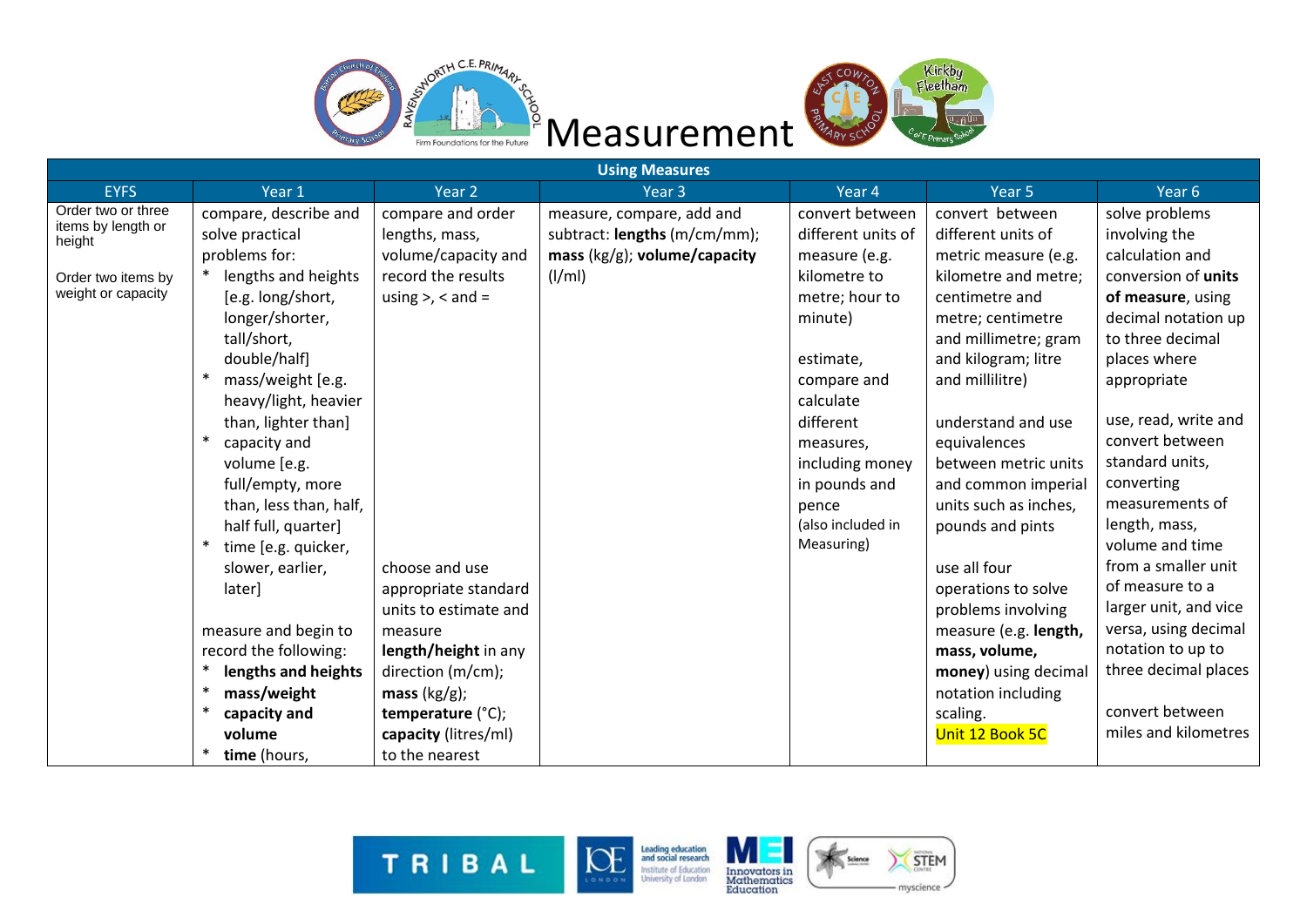



|             | minutes, seconds)                                                                                      | appropriate unit,<br>using rulers, scales,<br>thermometers and<br>measuring vessels                                                                                                                                                                                                                                                                                  | <b>Money</b>                                                                                                             |                                                                                                                                                             |                                                                                                   | calculate, estimate<br>and compare<br>volume of cubes and<br>cuboids using<br>standard units,<br>including centimetre<br>cubed $(cm3)$ and<br>cubic metres (m <sup>3</sup> ),<br>and extending to<br>other units such as<br>$mm3$ and km <sup>3</sup> . |
|-------------|--------------------------------------------------------------------------------------------------------|----------------------------------------------------------------------------------------------------------------------------------------------------------------------------------------------------------------------------------------------------------------------------------------------------------------------------------------------------------------------|--------------------------------------------------------------------------------------------------------------------------|-------------------------------------------------------------------------------------------------------------------------------------------------------------|---------------------------------------------------------------------------------------------------|---------------------------------------------------------------------------------------------------------------------------------------------------------------------------------------------------------------------------------------------------------|
| <b>EYFS</b> | Year 1                                                                                                 | Year <sub>2</sub>                                                                                                                                                                                                                                                                                                                                                    | Year <sub>3</sub>                                                                                                        | Year 4                                                                                                                                                      | Year 5                                                                                            | Year 6                                                                                                                                                                                                                                                  |
|             | recognise and know<br>the value of different<br>denominations of coins<br>and notes<br>Unit 18 Book 1C | recognise and use symbols<br>for pounds $(E)$ and pence<br>(p); combine amounts to<br>make a particular value<br>find different combinations<br>of coins that equal the same<br>amounts of money<br>solve simple problems in a<br>practical context involving<br>addition and subtraction of<br>money of the same unit,<br>including giving change<br>Unit 4 Book 2A | add and subtract<br>amounts of money<br>to give change, using<br>both £ and p in<br>practical contexts<br>Unit 6 Book 3B | estimate, compare<br>and calculate<br>different<br>measures,<br>including money in<br>pounds and pence<br>(appears also in<br>Comparing)<br>Unit 12 Book 4C | use all four operations<br>to solve problems<br>involving measure for<br>money<br>Unit 12 Book 5C |                                                                                                                                                                                                                                                         |
|             |                                                                                                        |                                                                                                                                                                                                                                                                                                                                                                      | Perimeter, Area & Volume                                                                                                 |                                                                                                                                                             |                                                                                                   |                                                                                                                                                                                                                                                         |
|             |                                                                                                        |                                                                                                                                                                                                                                                                                                                                                                      | measure the<br>perimeter of simple                                                                                       | measure and<br>calculate the                                                                                                                                | measure and calculate<br>the perimeter of                                                         | recognise that shapes<br>with the same areas                                                                                                                                                                                                            |





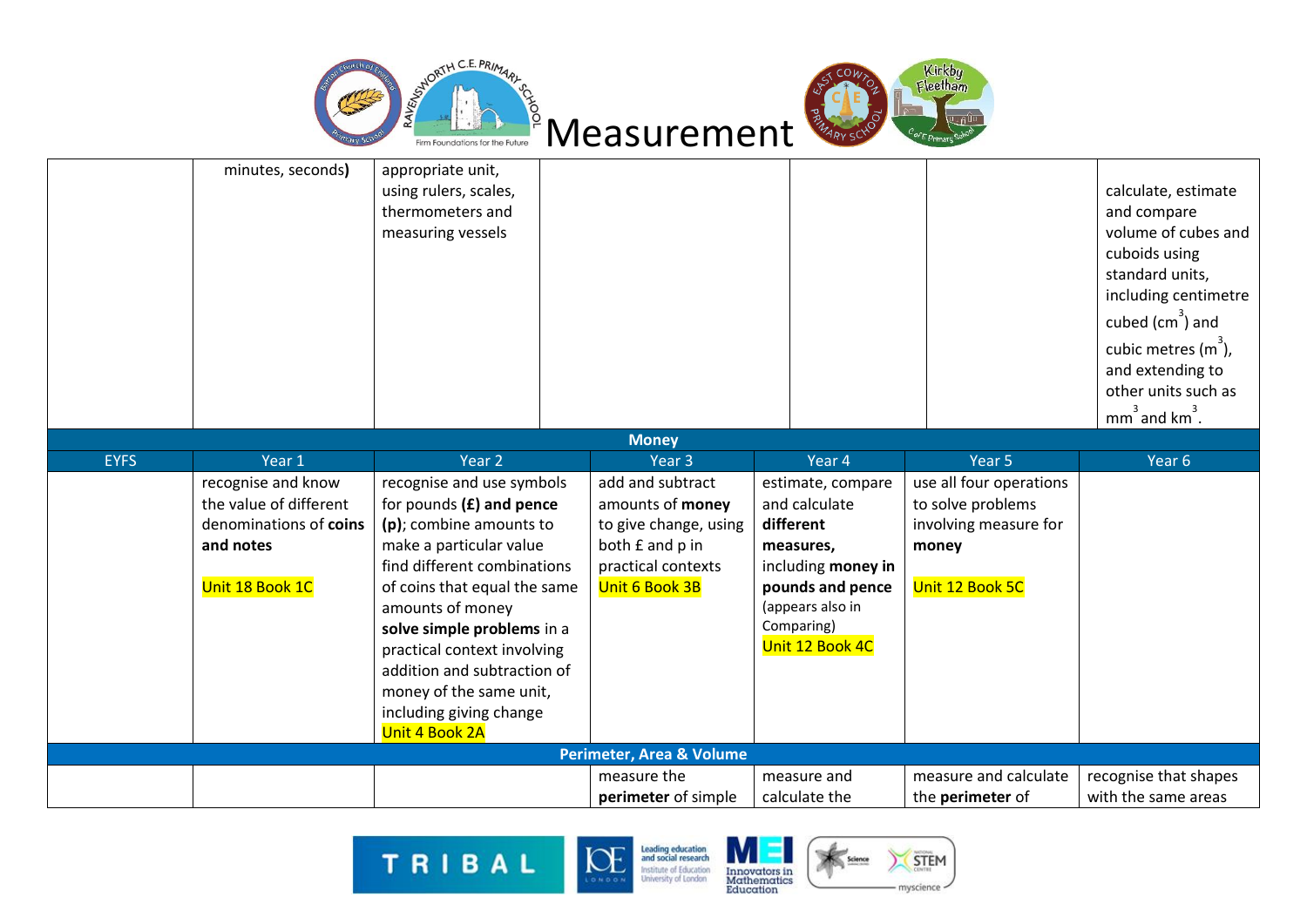



STEM

 $-$  myscience  $\rightarrow$ 

|  | 2-D shapes     | perimeter of a      | composite rectilinear             | can have different                 |
|--|----------------|---------------------|-----------------------------------|------------------------------------|
|  | Unit 8 Book 3B | rectilinear figure  | shapes in centimetres             | perimeters and vice                |
|  |                | (including squares) | and metres                        | versa                              |
|  |                | in centimetres and  | Unit 6 Book 5A                    | Unit 11 Book 6B                    |
|  |                | metres              | calculate and compare             | recognise when it is               |
|  |                | Unit 4 Book 4A      | the area of squares               | possible to use                    |
|  |                | find the area of    | and rectangles                    | formulae for area and              |
|  |                | rectilinear shapes  | including using                   | volume of shapes                   |
|  |                | by counting         | standard units, square            | Unit 11 Book 6B                    |
|  |                | squares             | centimetres $(cm2)$ and           | calculate the area of              |
|  |                | Unit 7 Book 4B      | square metres (m <sup>2</sup> )   | parallelograms and                 |
|  |                |                     | and estimate the area             | triangles                          |
|  |                |                     |                                   | Unit 11 Book 6B                    |
|  |                |                     | of irregular shapes               | calculate, estimate and            |
|  |                |                     | Unit 6 Book 5A                    | compare volume of                  |
|  |                |                     | estimate volume (e.g.             | cubes and cuboids                  |
|  |                |                     | using 1 cm <sup>3</sup> blocks to | using standard units,              |
|  |                |                     | build cubes and                   | including cubic                    |
|  |                |                     | cuboids) and capacity             | centimetres (cm <sup>3</sup> ) and |
|  |                |                     | (e.g. using water)                |                                    |
|  |                |                     | Unit 17 Book 5C                   | cubic metres $(m3)$ , and          |
|  |                |                     |                                   | extending to other                 |
|  |                |                     |                                   | units [e.g. $mm3$ and              |
|  |                |                     |                                   | $km^3$ ]                           |
|  |                |                     |                                   | Unit 11 Book 6B                    |
|  |                |                     |                                   |                                    |

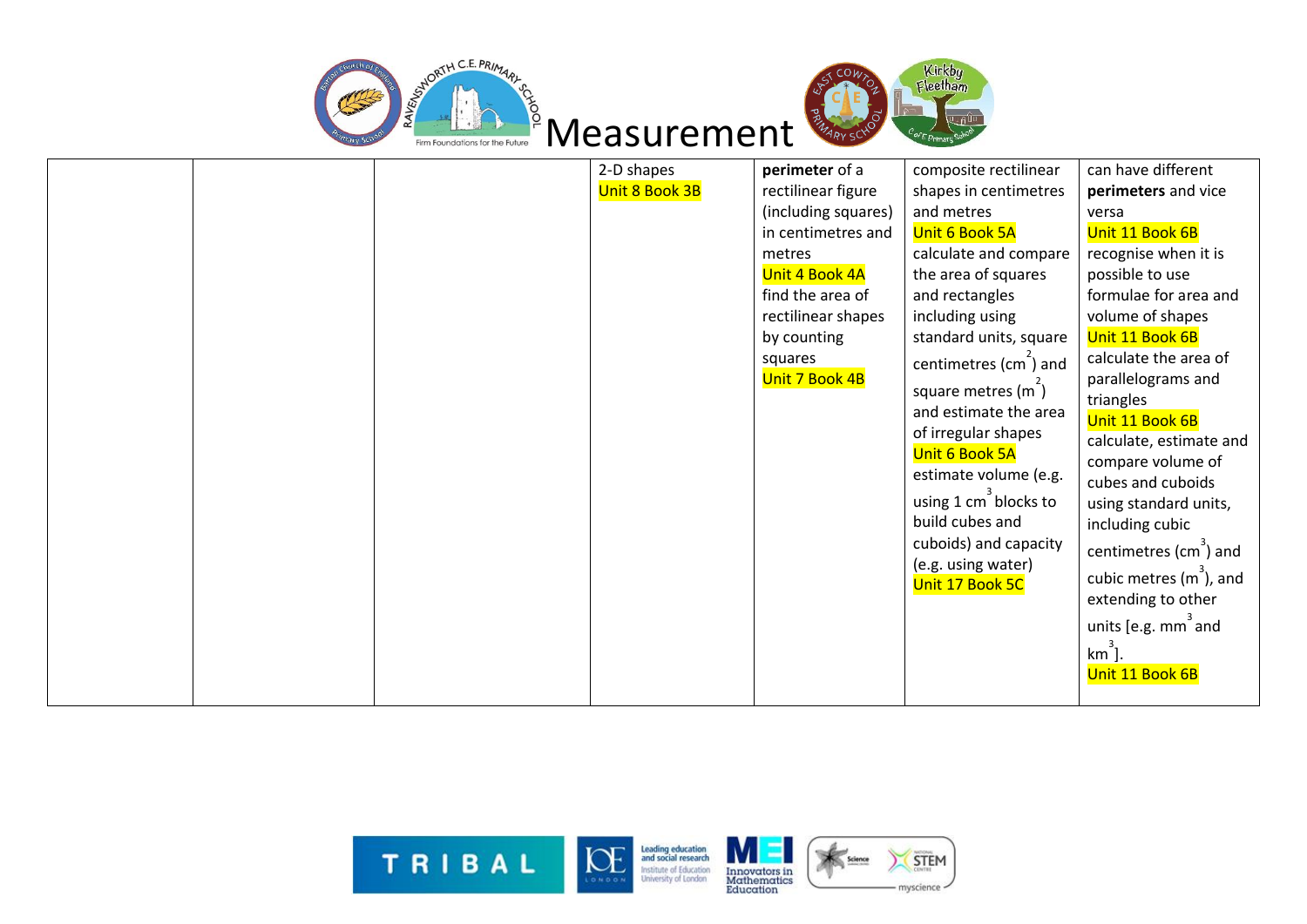

| <b>TELLING THE TIME</b>                  |                          |                         |                            |                       |        |                        |  |  |
|------------------------------------------|--------------------------|-------------------------|----------------------------|-----------------------|--------|------------------------|--|--|
| <b>EYFS</b>                              | Year 1                   | Year <sub>2</sub>       | Year <sub>3</sub>          | Year 4                | Year 5 | Year <sub>6</sub>      |  |  |
| Order and sequence                       | sequence events in       | compare and             | compare durations of       |                       |        |                        |  |  |
| familiar events<br>Measure short periods | chronological order      | sequence intervals of   | events, for example to     |                       |        |                        |  |  |
| of time in simple ways                   | using language [e.g.     | time                    | calculate the time         |                       |        |                        |  |  |
| ELG - children use                       | before and after, next,  | Unit 13 Book 2C         | taken by particular        |                       |        |                        |  |  |
| everyday language to<br>talk about time  | first, today, yesterday, |                         | events or tasks            |                       |        |                        |  |  |
|                                          | tomorrow, morning,       |                         | Unit 11 Book 3C            |                       |        |                        |  |  |
|                                          | afternoon and            |                         |                            |                       |        |                        |  |  |
|                                          | evening]                 |                         |                            |                       |        |                        |  |  |
|                                          | Unit 17 Book 1C          |                         |                            |                       |        |                        |  |  |
|                                          | tell the time to the     | tell and write the time | tell and write the time    | read, write and       |        | use, read, write and   |  |  |
|                                          | hour and half past the   | to five minutes,        | from an analogue           | convert time between  |        | convert between        |  |  |
|                                          | hour and draw the        | including quarter       | clock, including using     | analogue and digital  |        | standard units,        |  |  |
|                                          | hands on a clock face    | past/to the hour and    | <b>Roman numerals from</b> | 12 and 24-hour clocks |        | converting             |  |  |
|                                          | to show these times.     | draw the hands on a     | I to XII, and 12-hour      | Unit 13 Book 4C       |        | measurements of time   |  |  |
|                                          | Unit 17 Book 1C          | clock face to show      | and 24-hour clocks         |                       |        | from a smaller unit of |  |  |
|                                          |                          | these times.            | Unit 11 Book 3C            |                       |        | measure to a larger    |  |  |
|                                          |                          | Unit 13 Book 2C         |                            |                       |        | unit, and vice versa,  |  |  |
|                                          |                          |                         |                            |                       |        | using                  |  |  |
|                                          |                          |                         |                            |                       |        | Unit 14 Book 6C        |  |  |
|                                          | recognise and use        | know the number of      | estimate and read          |                       |        |                        |  |  |
|                                          | language relating to     | minutes in an hour      | time with increasing       |                       |        |                        |  |  |
|                                          | dates, including days    | and the number of       | accuracy to the            |                       |        |                        |  |  |
|                                          | of the week, weeks,      | hours in a day.         | nearest minute;            |                       |        |                        |  |  |
|                                          | months and years         | Unit 13 Book 2C         | record and compare         |                       |        |                        |  |  |
|                                          | Unit 17 Book 1C          |                         | time in terms of           |                       |        |                        |  |  |
|                                          |                          |                         | seconds, minutes,          |                       |        |                        |  |  |
|                                          |                          |                         | hours and o'clock; use     |                       |        |                        |  |  |





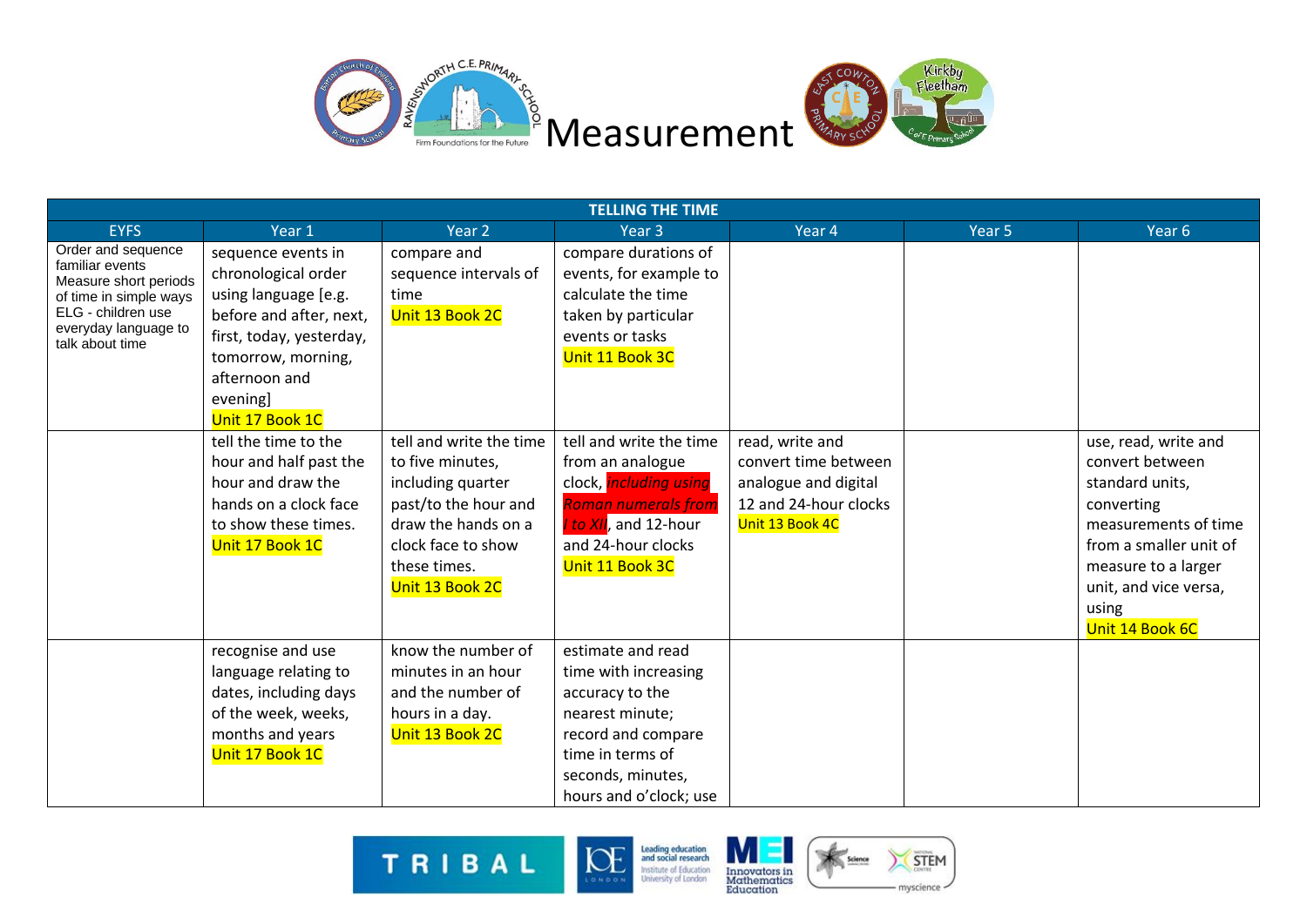



|  | vocabulary such as<br>a.m./p.m., morning,<br>afternoon, noon and<br>midnight<br>Unit 11 Book 3C |                                                                                                                                                    |                                                                                    |  |
|--|-------------------------------------------------------------------------------------------------|----------------------------------------------------------------------------------------------------------------------------------------------------|------------------------------------------------------------------------------------|--|
|  |                                                                                                 | solve problems<br>involving converting<br>from hours to<br>minutes; minutes to<br>seconds; years to<br>months; weeks to<br>days<br>Unit 13 Book 4C | solve problems<br>involving converting<br>between units of time<br>Unit 16 Book 5C |  |